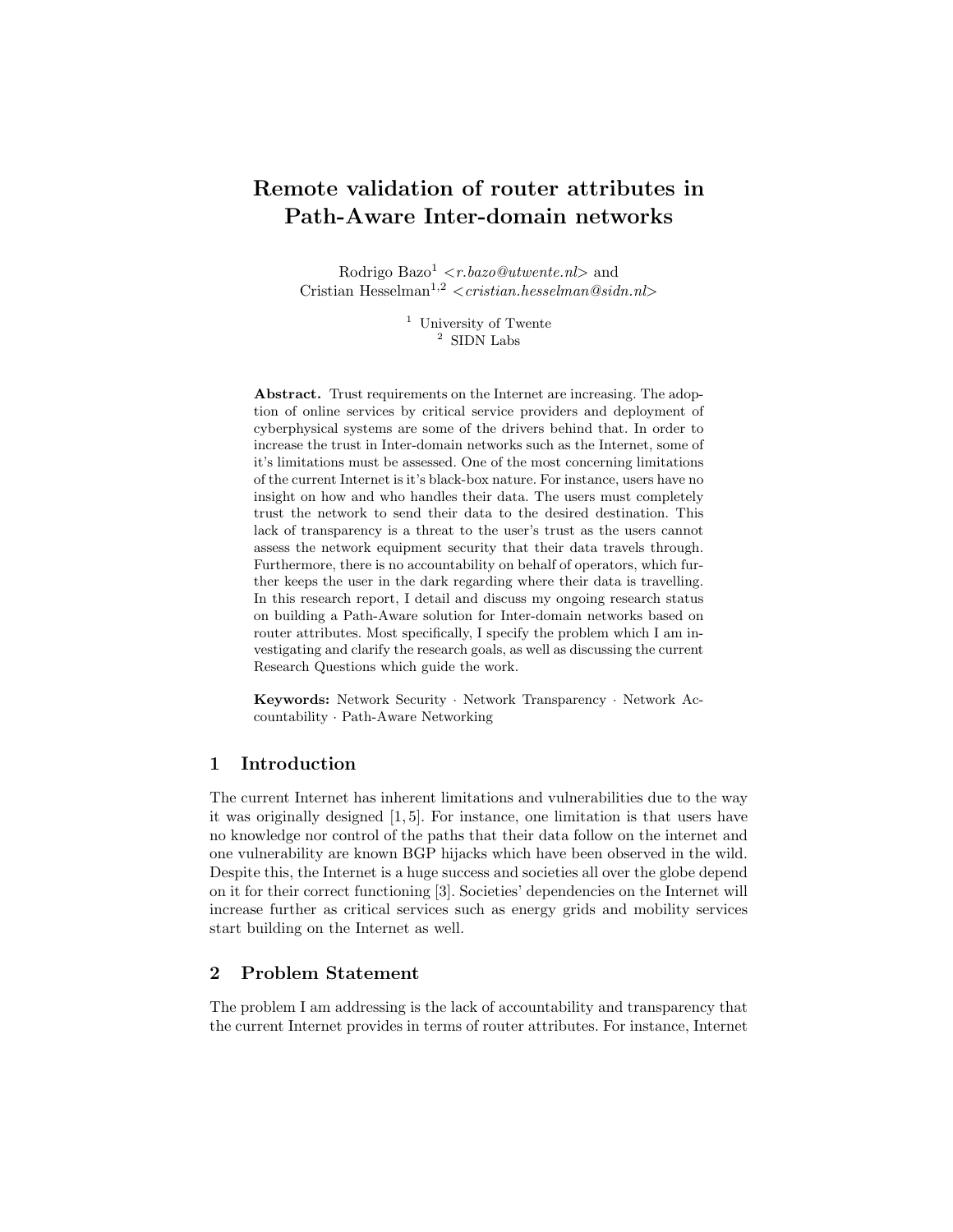users cannot check routers that they data traverses. Users such as critical service providers demand higher levels of trust from the Internet. For instance, these users may want to verify and control where their data travels before reaching it's destination. This is currently not possible to achieve, and is made even harder due to the black-boxed nature of the Internet [7].

One dimension of the problem space is vulnerable network equipment, which is a continuous worry from of users as they cannot remotely assess the security of equipment [8]. This is important because the Internet is a network of networks, so user data will be transported by multiple different network operators for the same communication session. Insecure network equipment is a realistic operational concern. For example, an equipment supplier of a large Dutch telecom operator might allegedly have monitored calls in the operator's network [6]. Also, there has been a long-standing debate around the alleged security weaknesses in 5G equipment and (physical) hacks of Internet routers [11]. Another example is that not all router operators update their firmware, which can lead to security vulnerabilities at the network level. Lastly, the black boxed nature of the Internet also applies to network operators, which provide no insight into their infrastructure. This also a challenge to overcome in order to offer a more trustful Internet.

Emerging critical services such as intelligent urban transport systems and smart energy grids require more insight into the properties of network operators (e.g., in terms of the security posture of their equipment) and more control over which network operators transport their data, thus going well beyond the traditional security paradigm that the Internet currently focus on (confidentiality, availability and integrity). This increased requirements arise from the nature of such systems, since they interact more closely with the real-world and many times are responsible for human lives [7].

Dealing with the problem of a black-box and unaccountable Internet is particularly hard since the Internet as a whole was not designed to contain these properties and revolutionizing the Internet is nearly impossible due to the magnitude and dependence of the society on it. Furthermore, some users may not even be aware that such functionalities are essential to the future Internet.

Achieving Path-Awareness [10] on Inter-domain networks is a milestone to be achieved in order to assess this problem, that is, adapt and expand the current Internet infrastructure to be able to know the path that packets follow. In order to achieve a path-aware network, transparency is a hard requirement. And with a Path-Aware network in place, higher levels of accountability can be achieved [4]. Several proposals for future Internet architectures (e.g. SCION [9] and NEBULA [2]) already embed Path-Awareness within their mechanics, however they cannot easily operate together with the current Internet, and function as alternative protocols for isolated networks.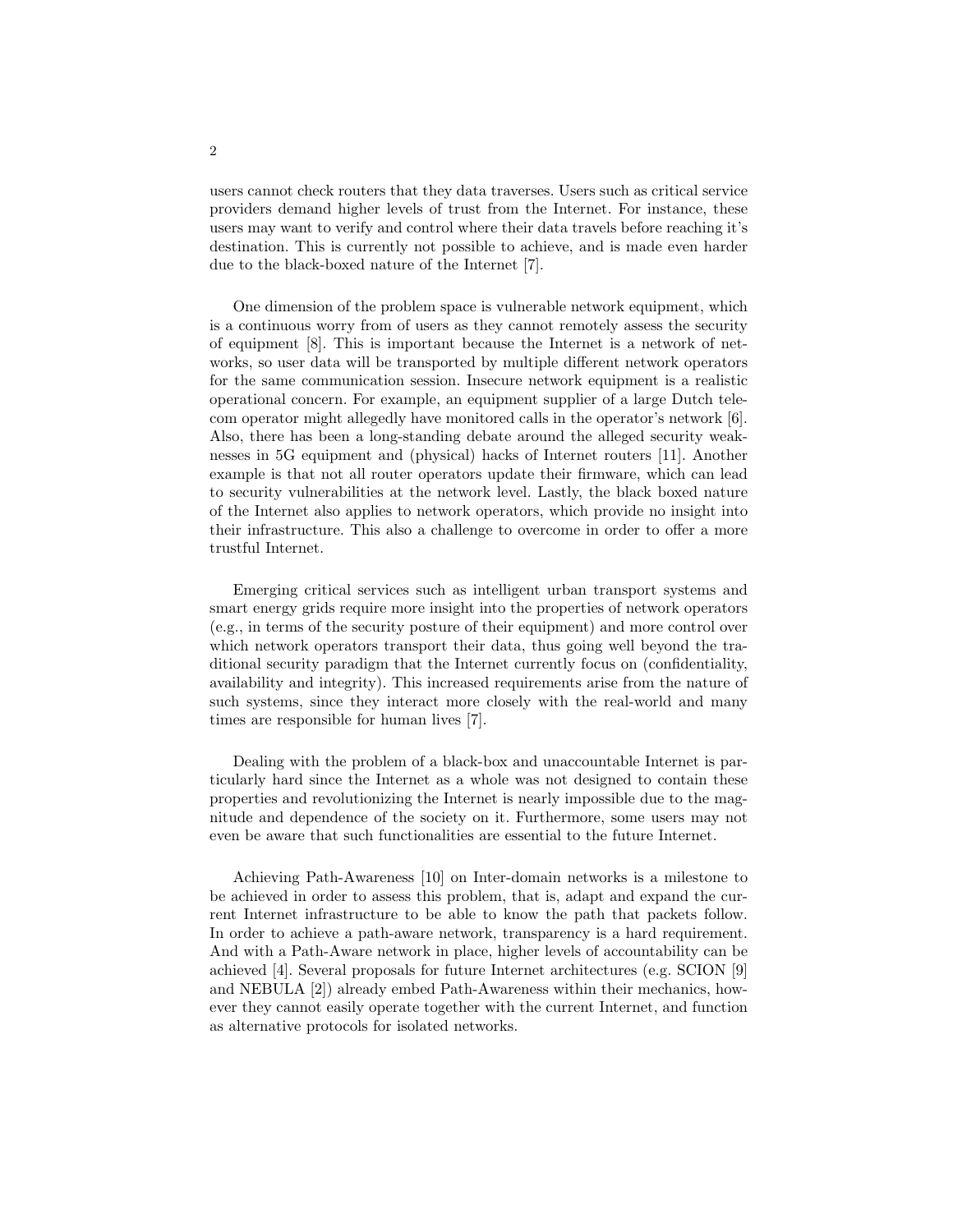Remote validation of router attributes in Path-Aware Inter-domain networks 3

#### 3 Research Goals

The main goal of my work is: Research solutions for enabling a scalable pathaware solution based router attributes on Inter-domain networks.

The current work is part of a larger project called UPIN (User-driven Path Verification and Control on Inter-domain Networks). This project aims at investigating methods for enabling users to control and verify data paths in multidomain scenarios, with the goal of increasing the trust for critical service providers to more safely operate in networks like the Internet through the concepts of Transparency, Accountabillity and Controllability. The project is being conducted jointly by the University of Amsterdam, responsible for researching mainly control mechanisms for Inter-domain networks (Controllability), and by the University of Twente, responsible for responsible for researching verification mechanisms (Transparency and Accountability), which is the focus of the present work.

### 4 Research Question 1: What are the barriers towards expanding the Internet with Path-Awareness based on router attributes?

This is the overarching question of this research. This question is major to the work and originates the other research questions as well. Answering it is important because thoroughly investigating and understanding existing barriers is crucial in order understand how to design a Path-Aware extension to the current Internet. The **approach** I will take to answer this question is by conducting literature reviews, surveys with potential users and through experimentation and results analysis. Further research questions are intrinsically tied to this question as their answers also provide answers to this one.

# 5 Research Question 2: What is the grain of Transparency needed in order to achieve Path-Awareness based on router attributes in Inter-domain networks?

This is an essential question to answer. Transparency of network equipment is a hard requirement in order to achieve the goal of my work. However, this is a hard task to overcome because network providers may not want to share insights on their equipment. For instance, operators may not want to provide insights about their routers and firmware versions as this would be a security breach. On the other hand, transparency of network equipment safety is of interest of both operators and users. So it is essential to understand how much transparency is too much or too few. The approach to answer this question will be through literature reviews, surveys with industry related personnel and by investigating and designing means for domains and operators to share this kind of data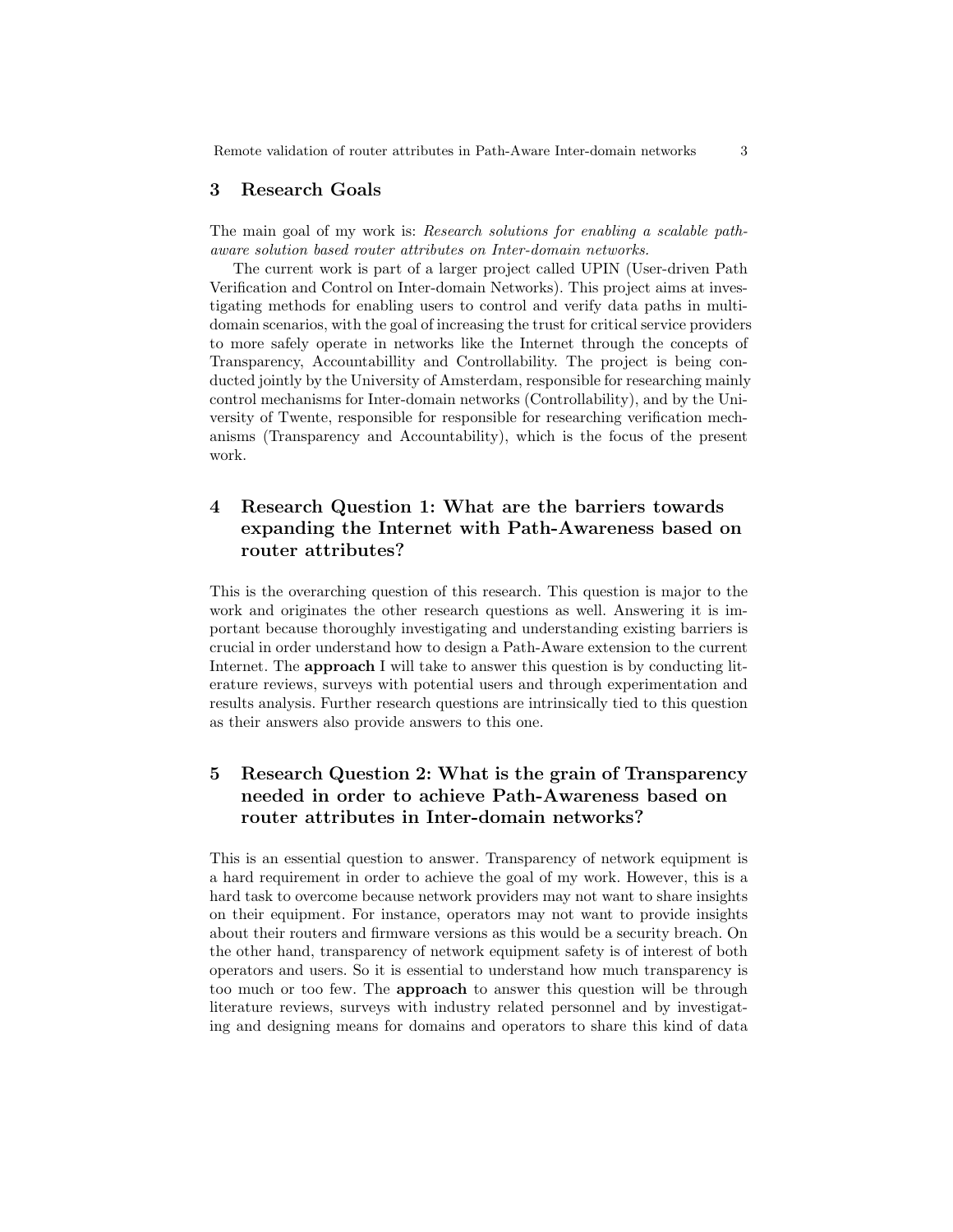without compromising their security. By answering this question I intend to obtain important information regarding transparency which is needed in order to design, implement and experiment with Path-Aware solution.

# 6 Research Question 3: What are existing technologies that enable Path-Awareness and Transparency in Inter-domain networks and how can they solve our problem?

This question is important to answer because I need to understand which technologies already exist that try to solve similar problems, and how well they operate. The approach for answering this question will be reviewing the literature for existing technologies and techniques, followed by experimenting with these technologies, making necessary adaptations and collecting measurements and results. The output to this question are designs and evaluations of developed Path-Aware solutions for Inter-domain networks, using information collected in Research Question 2 and further polishing the answer to that question as well.

### 7 Research Question 4: Who would benefit from a Path-Aware Internet and what are their requirements?

Lastly but not least, understanding who would benefit from our goals is crucial in two ways: (i) reach out to users that may not be aware that they need such functions from the network and clarify the necessity of these properties to them; (ii) harvest requirements from users in order to understand how transparency and accountability can be used to fulfill their requirements. For answering this question the approach I'll use is to review existing literature of existing critical service providers network security requirements and conducting surveys with researchers from critical services areas and industry partners which work in related critical fields.

### 8 Research Status and Future Works

We already achieved a group of milestones to the current date. First and foremost, a first version of the proposed architecture was already developed and documented in the form of an article. This article was submitted to a workshop on Technologies, Applications, and Uses of a Responsible Internet (TAURIN) at SIGCOMM 2021. The article contains a review on existing technologies that assist in achieving the goals described in this paper. The first version of the architecture was created based on this review of existing technologies and analysis of a use-case of a critical service provider. We also submitted and had approved an extended abstract and poster to ICT.OPEN 2021, working towards spreading the idea of the research, collaborate and collect feedback.